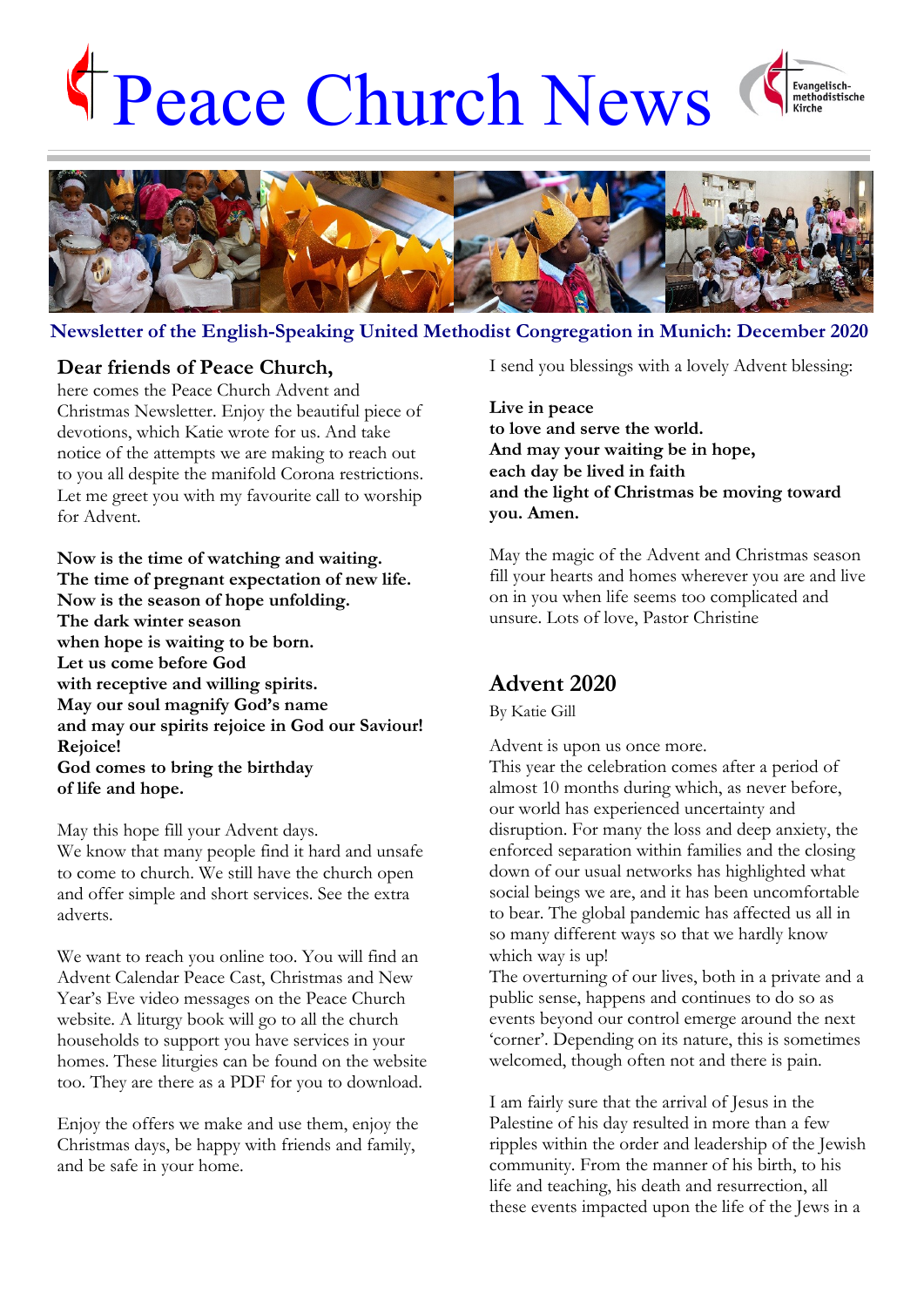way no-one could have predicted, except of course the prophets. Jesus himself (Luke 4) at the beginning of his ministry referred to the portion in Isaiah that describes the nature of the coming Messiah.

'The Spirit of the Sovereign Lord is on me, because he has anointed me to proclaim good news to the poor. He has sent me to proclaim freedom for the prisoners and recovery of sight for the blind, to set the oppressed free, to proclaim the year of the Lord's favour.'

As we read the Gospels, we see this lived out in the manner Jesus taught and acted. How would we have felt as a Jew, living in first Century Palestine – in an occupied country and bearing the heavy burdens of religious laws? Would we not have longed for a deliverer – for someone to save us as described by Isaiah? Jesus came, declaring a new Kingdom with passion and conviction and yet as a servant, not to subjugate or subdue, but to invite those who would hear and receive his message to follow him. He came with a righteous fire to burn against hypocrisy and the misuse of power, focussing with compassion upon the poor and marginalised. He spent time with those who were exploited, the powerless and the sick but also amongst those who were blinded by their own need of deeper healing, giving them a new vision, hope and acceptance. He came as the light of the world to expose the sometimes confused and distorted images of a God who will not intervene, an absent God who wants nothing of us. He challenged the misconceptions, resolutely declaring the kingdom of God as one of love.

### Advent.

Jesus still comes.

In our fragility and fallibility, we are drawn, enticed, by a loving Lord into an unequal partnership with him to be lights in the world, co-creating the Kingdom of God here and now through the grace and work of the Holy Spirit, building community. Jesus reconnects us to the God of love and to each other.

Uncertainty and disruption – yes, we are experiencing a splintering of 'normality'. May we have the courage to light a candle rather than curse the darkness. Maybe that means a telephone call or a letter in the post; support for the unemployed or help with childcare. There are any number of possibilities. You will know!

## **A Meditation from the Northumbrian Community.**

Go peaceful in gentleness through the violence of these days. Give freely. Show tenderness in all your ways. Through darkness, in troubled times let holiness be your aim. Seek wisdom. Let faithfulness burn like a flame. God speed you! God lead you, and keep you wrapped around His heart! May you be known by love. Be righteous. Speak truthfully in a world of greed and lies. Show kindness. See everyone through heaven's eyes. God hold you, enfold you, and keep you wrapped around His heart. May you be known by love. *Paul Field*

**Some of us from Peace Church will be lighting a candle in our homes at 6pm on the four Sundays in Advent. If you would like to, light a candle and join us in saying the grace together at this time. May God bless you all.**

## **News from the Council on Ministries** By Pastor Christine

The Council on Ministries had a meeting at church on 18 November. Seven of us were present. We started with prayer and devotions and gave each other a chance to review the past few weeks.

We stated that we are very happy with the way the harvest season went. The two options of having a small and careful **Harvest Festival** service in church and putting a Harvest Video Message on the Peace Church Website was a really good idea. Way over 200 households watched the video. Many people let us know how happy they were with it, and that they talked about what they saw as they sat together watching the film.

The **Homework Club** is running on a weekly basis and mostly attended by secondary school children. Currently it's a smaller group, and flexible towards the changes of the Corona regulations. Cathy is supporting the Homework Club by delivering delicious lunch bags for each individual kid and teacher.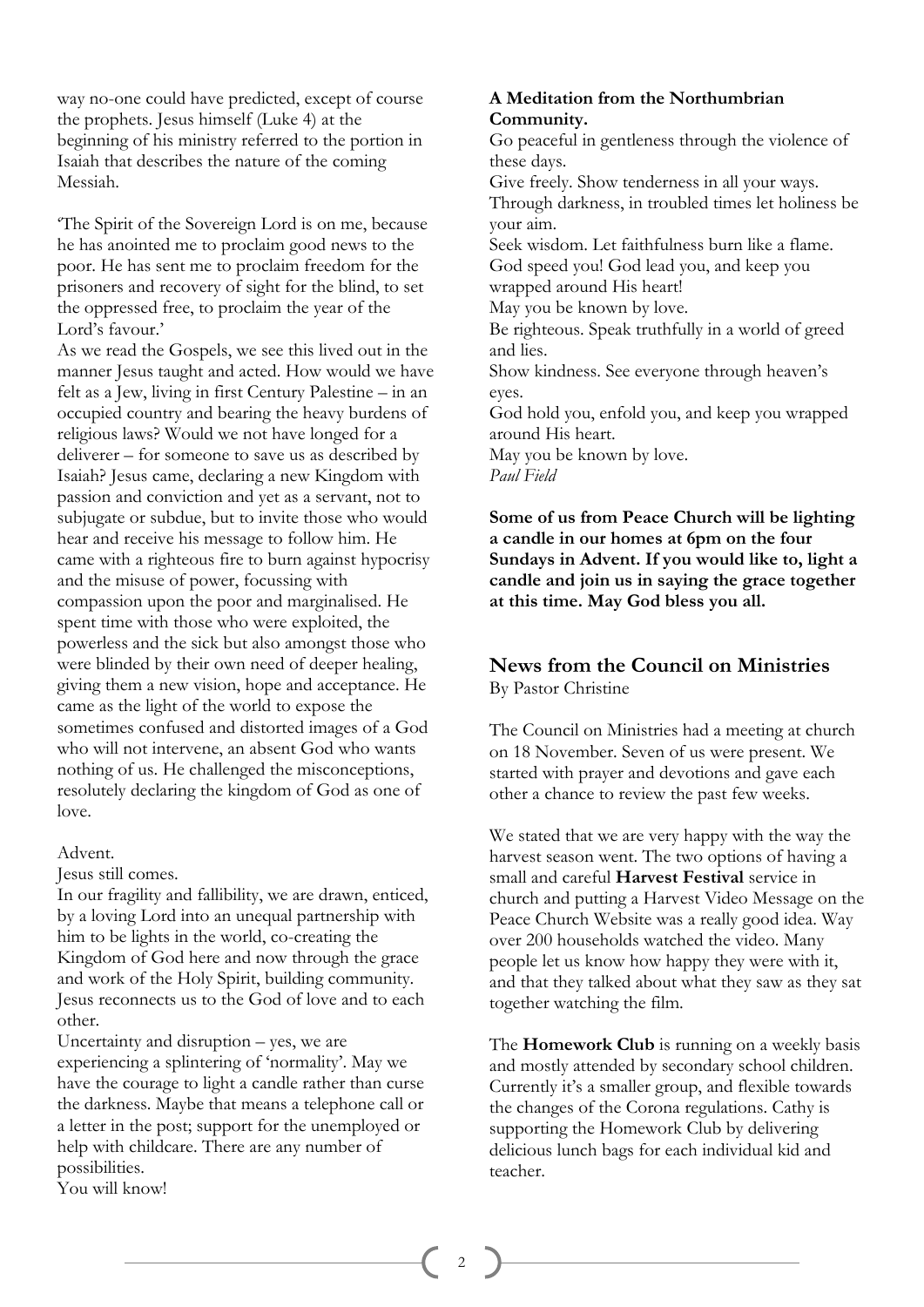**The Sunday evening services** run as scheduled. The number of partakers is now smaller because some of the people who came on the evenings are now attending the noon time all-age service.

**The Tuesday evening online prayer group** is still running and becoming more popular – maybe also due to the second lockdown**. The Sunday all-age worship** at 12 noon is attended by between 30 and 50 people per Sunday. So, all in all, we seem to reach 60 to 70 people with our worship offers. This is a reasonable outcome.

Some people have not at all started to come to church again. The second lockdown does not make the situation any better. It was suggested that we start a daily **Peace Cast** again. Izzy and Nico volunteered technical support.

### **Reflections and discussions on Advent,**

**Christmas and New Year** brought the following results: We will have all-age **Advent services** at 12 noon on all the Advent Sundays. On 4<sup>th</sup> Advent we will try a very spontaneous pop-up nativity play which Christine will moderate with the help of some volunteers.

We will continue the evening services but have a break with them on Sundays 20 and 27 December and 3 January. The restart in the New Year will be on Sunday 10 January.

**On Christmas Eve and New Year's Eve** we will have short prayer services in the church yard. Planning the services outdoors makes us independent from any alterations of the Corona rules for churches.

We will produce **video messages for Christmas Eve and New Year's Eve**. Pastor Christine will write the liturgies and as many Council members as possible are asked to partake in the filming. Izzy, Nico and Reiner are responsible for the technical part. Katie will sort the music.

Nico is happy to organize a daily **Advent Calendar Peace Cast** which can be heard on the website throughout the Advent season. There will be one contribution by a church member from 1 to 25 December.

**Greeting cards** will go out to every church household. Cathy will write them. Parcels with **Christmas presents** will be sent to the church kids. Katie and Sue volunteered to do them.

**A beautiful liturgy book for Advent and Christmas** with sermons, prayers, blessings, poems provided by Pastor Christine has been put together

by Kat. The booklet has over fifty pages and contains lovely photos of Peace Church people and events of the past. It will also be available on the church website as a PDF.

# **Advent Services at Peace Church Sunday 29 November** 12 noon All-age Advent Service 6 pm Advent Evening Prayer **Sunday 6 December** 12 noon All-age Advent Service 6 pm Advent Evening Prayer **Sunday 13 December** 12 noon All-age Advent Service 6 pm Advent Evening Prayer **Sunday 20 December** 12 noon Pop-up Nativity Play no evening prayer

**Christmas and New Year at Peace Church**

**Thursday 24 December 5 pm** Christmas Eve Candlelight Prayer in the church yard dease bring a candle in a jar.

Ww **Sunday 27 December 12 noon** All-age Service

**Thursday 31 December 7 pm**  New Year's Eve Prayer round a Fire Bowl in the church yard.

**Sunday 3 January 12 noon** All-age Communion Service